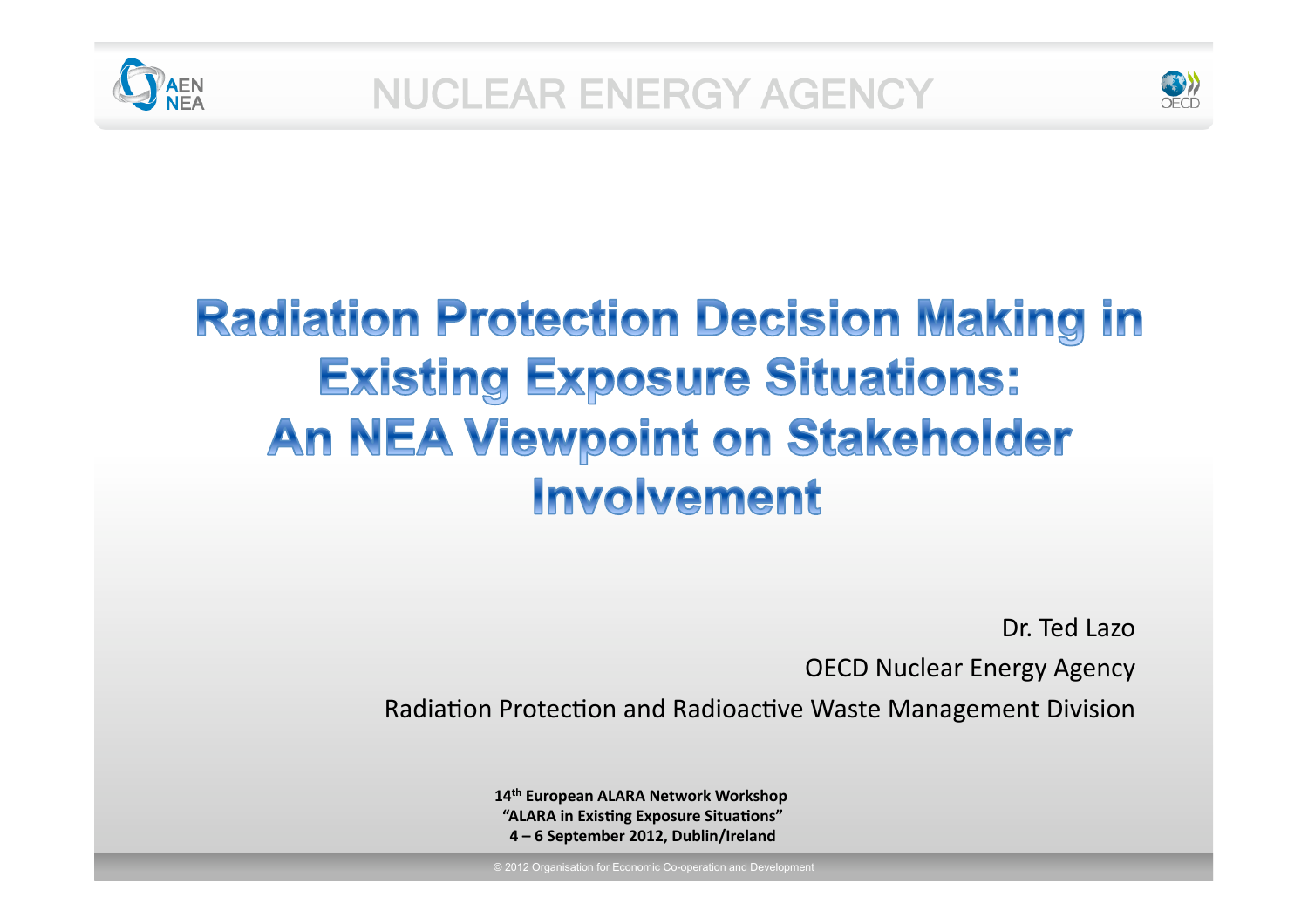



## **Outline**

- Stakeholder involvement (*evolving concept since 90s*)
	- NEA studies
	- Objectives
	- Key Lessons Learned
- Stakeholder Involvement in Existing Situations
	- Policy Peer Reviews (*information exchange*)
	- Expert Group Work
	- Post-Accident Findings
- Concluding remarks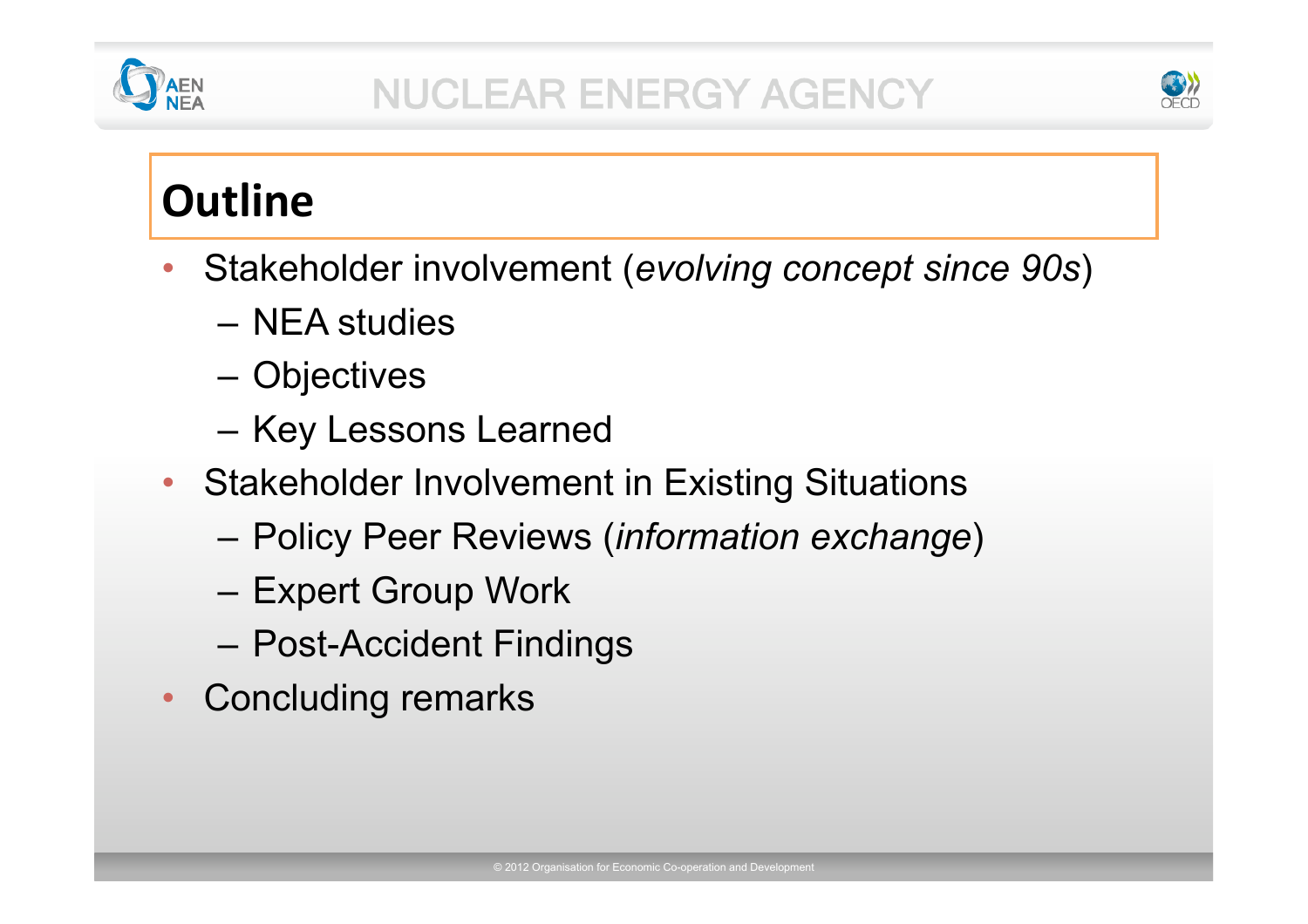



# **Stakeholder Involvement in Decision Making**

- Starting Point: Why are stakeholders important?
	- Villigen Meetings (1998, 2001, 2003)
- First Applications: What can stakeholder involvement achieve?
	- Interaction with ICRP on Publication 103 development (2002, 2003, 2004, 2006)
	- Interaction with IAEA (and others) on BSS development (2007 2011)
- Post-Accident: How to effectively involve stakeholders?
	- INEX 3 Exercise (2005 2006)
	- Stakeholders in Post-Accident Management workshop (2010)
	- INEX 4 Exercise (2011 2012)
- Understanding Decisions: What are decisions made of?
	- Science and Values Meetings (2008, 2009, 2012)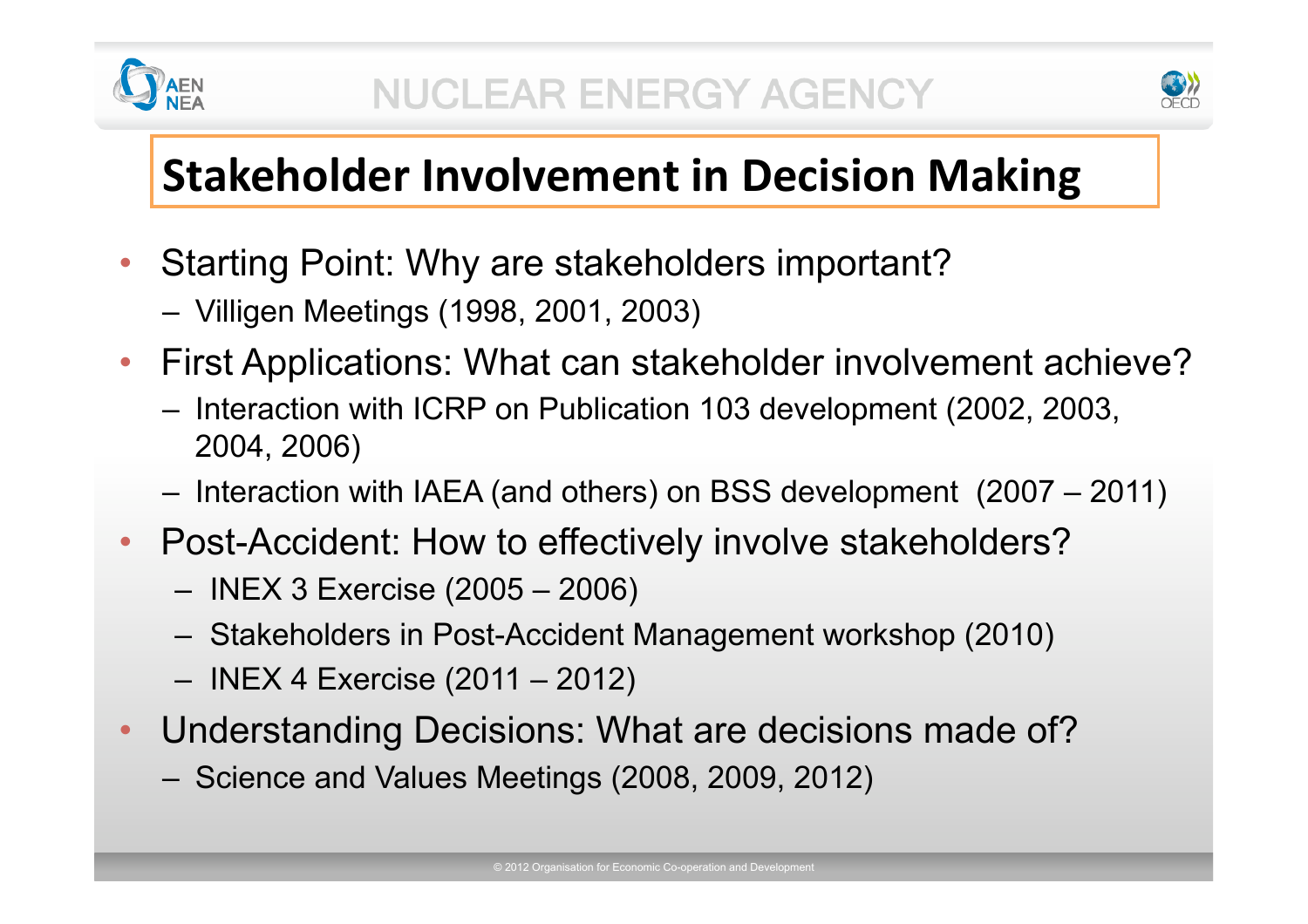



## **Objectives of Stakeholder Involvement**

- Incorporate public values into decisions
- Increase the substantive quality of decisions
- Resolve conflict among competing interests
- Build trust in institutions
- Educate and inform the public in a timely manner
- Build mutual understanding
- Identify and build acceptance for sustainable decisions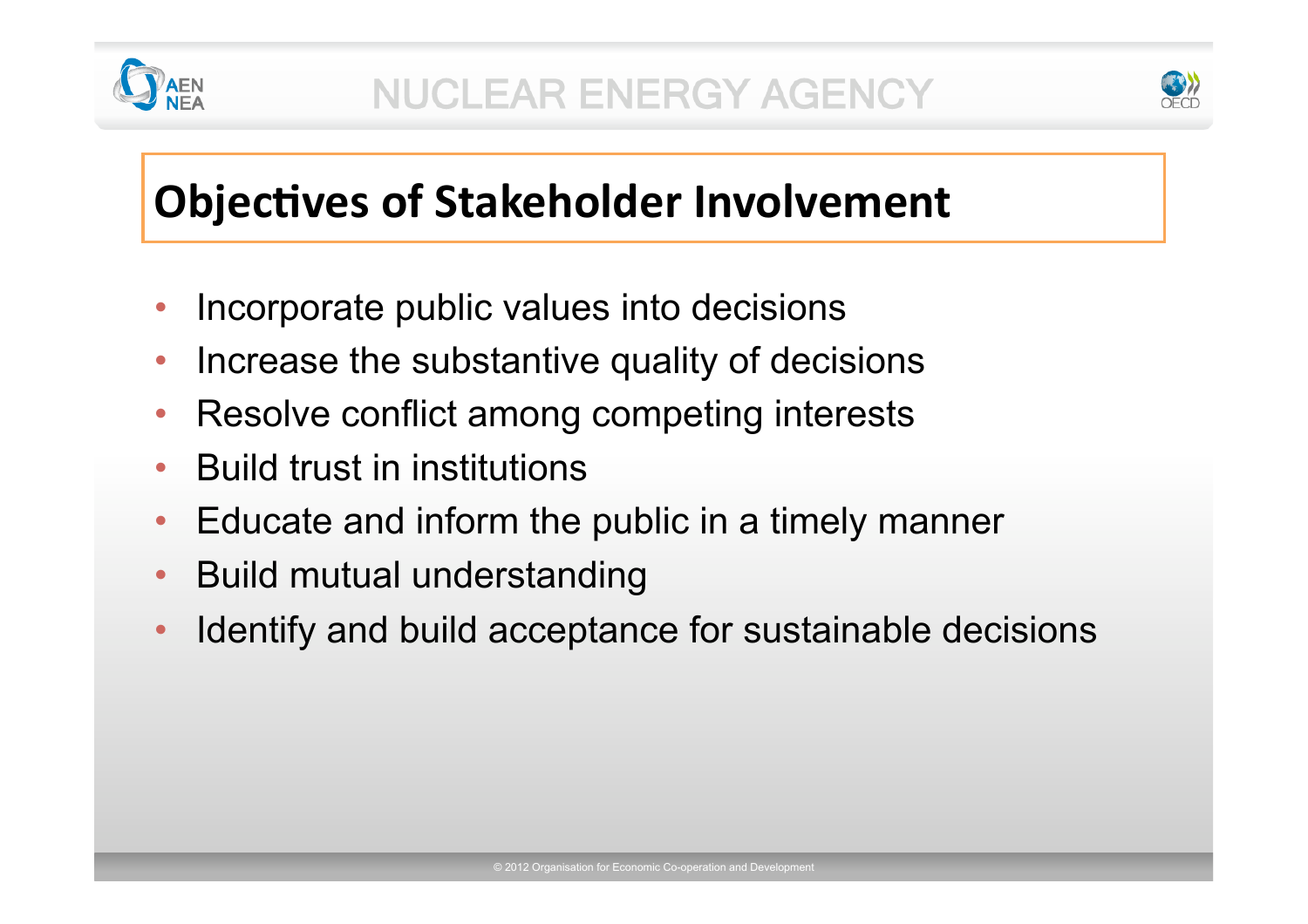



## **Key Lessons Learned**

- It is essential to work together, each party has a role (e.g. person, group, organization)
- There are many different "tools" to facilitate stakeholder involvement (e.g. national/cultural perspective)
- Stakeholder involvement is necessary in decision making (e.g. complex situations)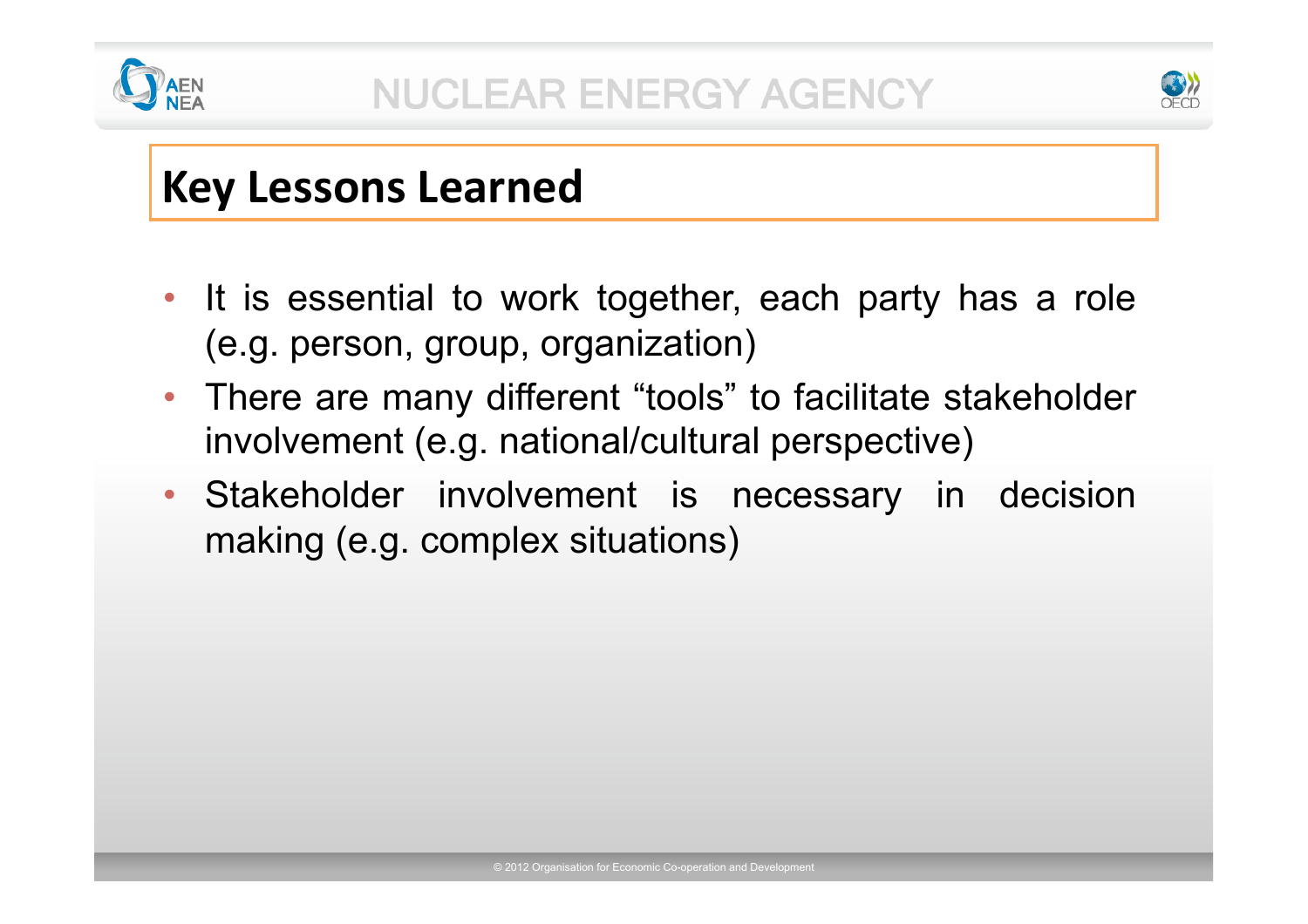



# **ICRP 103 Recognition of Stakeholder involvement in Optimisation of Protection**

Paragraph 224: Societal values usually influence the final decision on the level of radiological protection. Therefore, while this report should be seen as providing decisionaiding recommendations mainly based on scientific considerations on radiological protection, the Commission's advice will be expected to serve as an input to a final (usually wider) decision-making process, which may include other societal concerns and ethical aspects, as well as considerations of transparency (ICRP, 2006a). This decision-making process may often include the participation of relevant stakeholders rather than radiological protection specialists alone.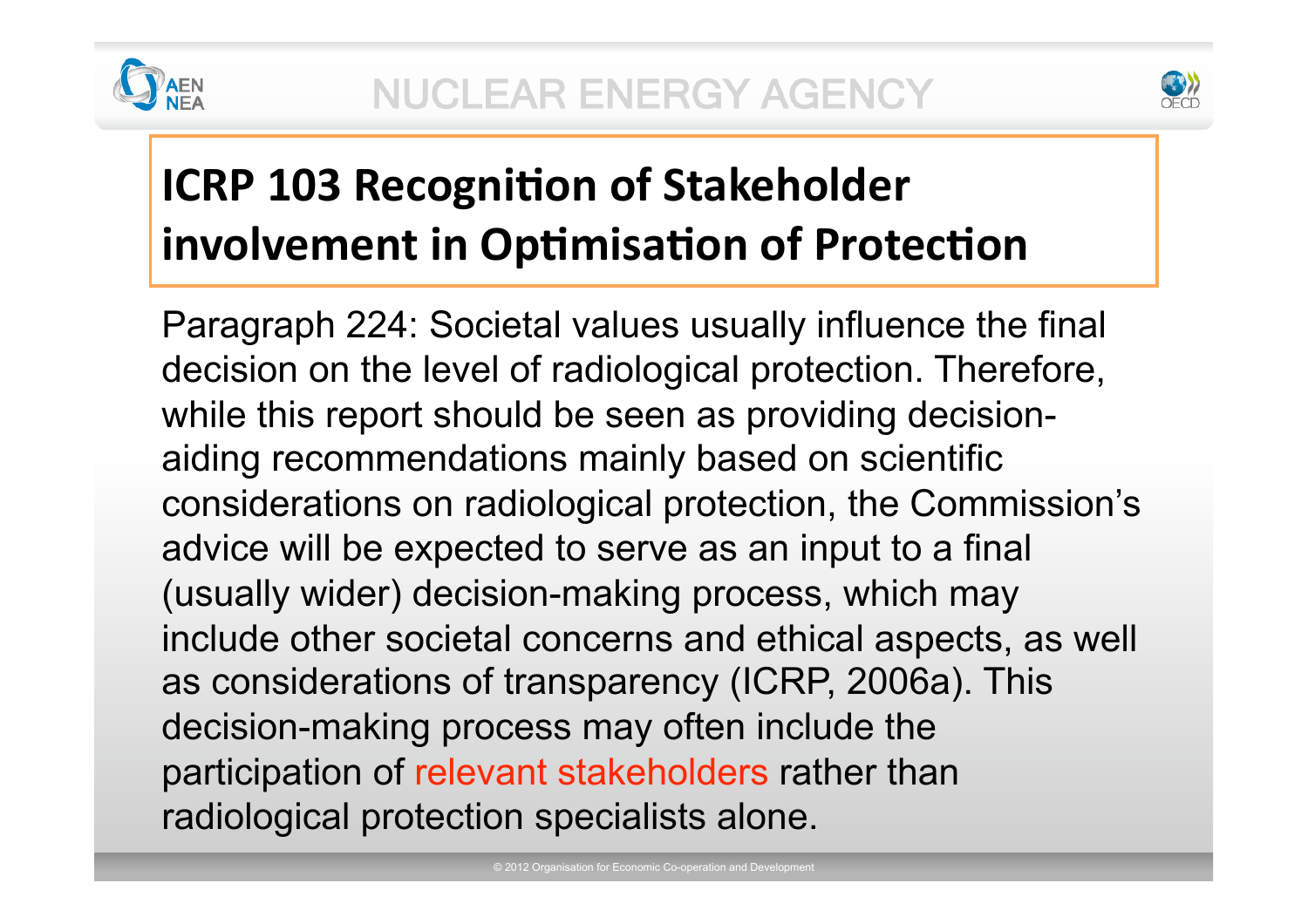



# **Stakeholder involvement in Decision‐making in Existing Situations**

- NEA Peer Reviews / Experience Exchange
- Expert Group on International Recommendations for Emergency Exposure Situations
- **INEX 3 conclusions**
- Stakeholders in Post-Accident Management workshop conclusions
- Some INEX-4 preliminary findings from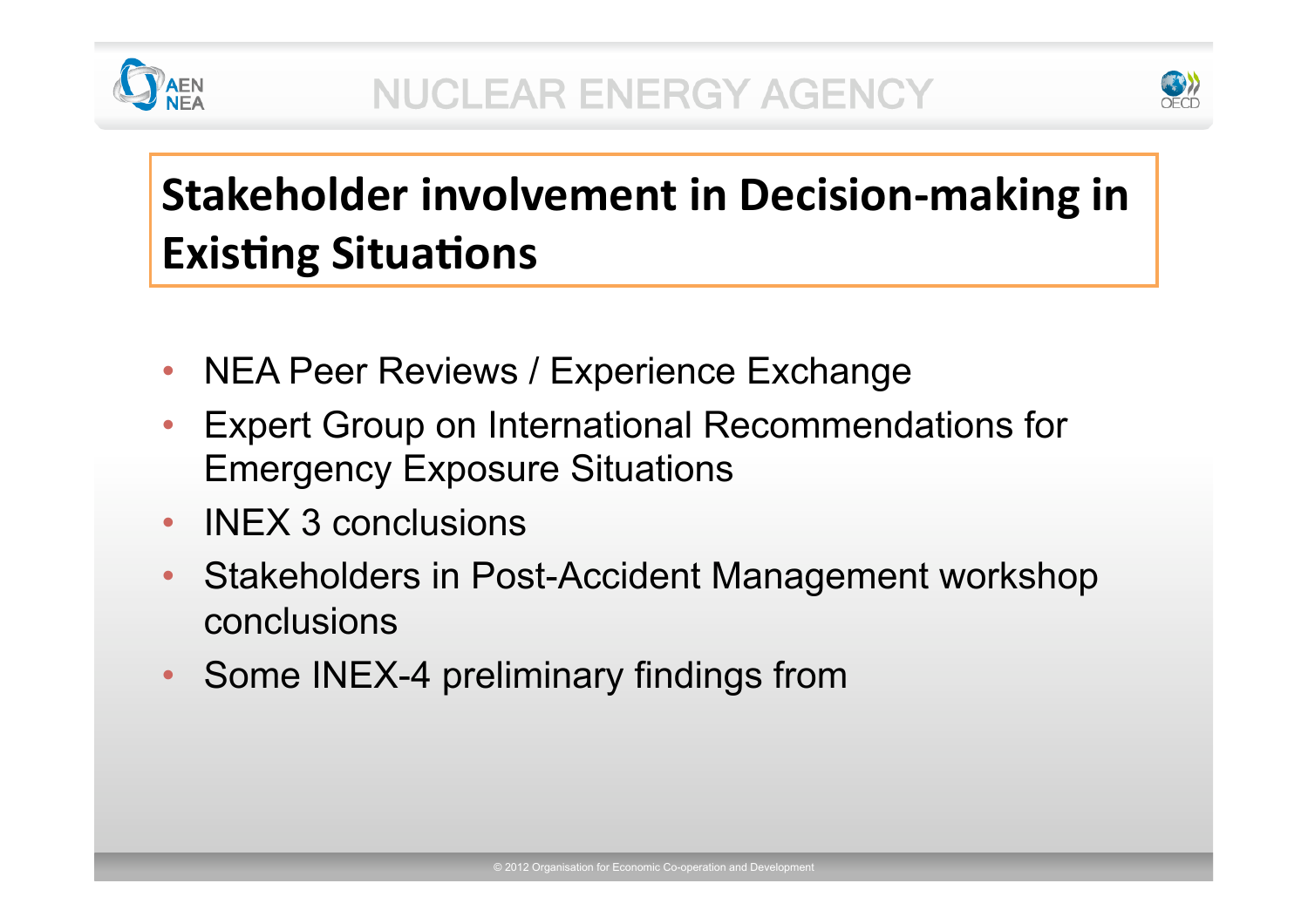



# **Experience exchange: Peer Reviews of National Approaches**

- The CRPPH has performed reviews of draft French and Finnish national policy documents addressing post-accident management
- Each of these policy drafts has include discussion of the involvement of stakeholders in decision-making
- Review team members used their own national experience as the basis for their comments to the draft policy document under review
- Review of French and Finnish Draft Policy Documents:
	- Focused mostly on management of the emergency situation
	- Extensive stakeholder involvement in document drafting
	- Stakeholders seen as essential counterparts for planning and management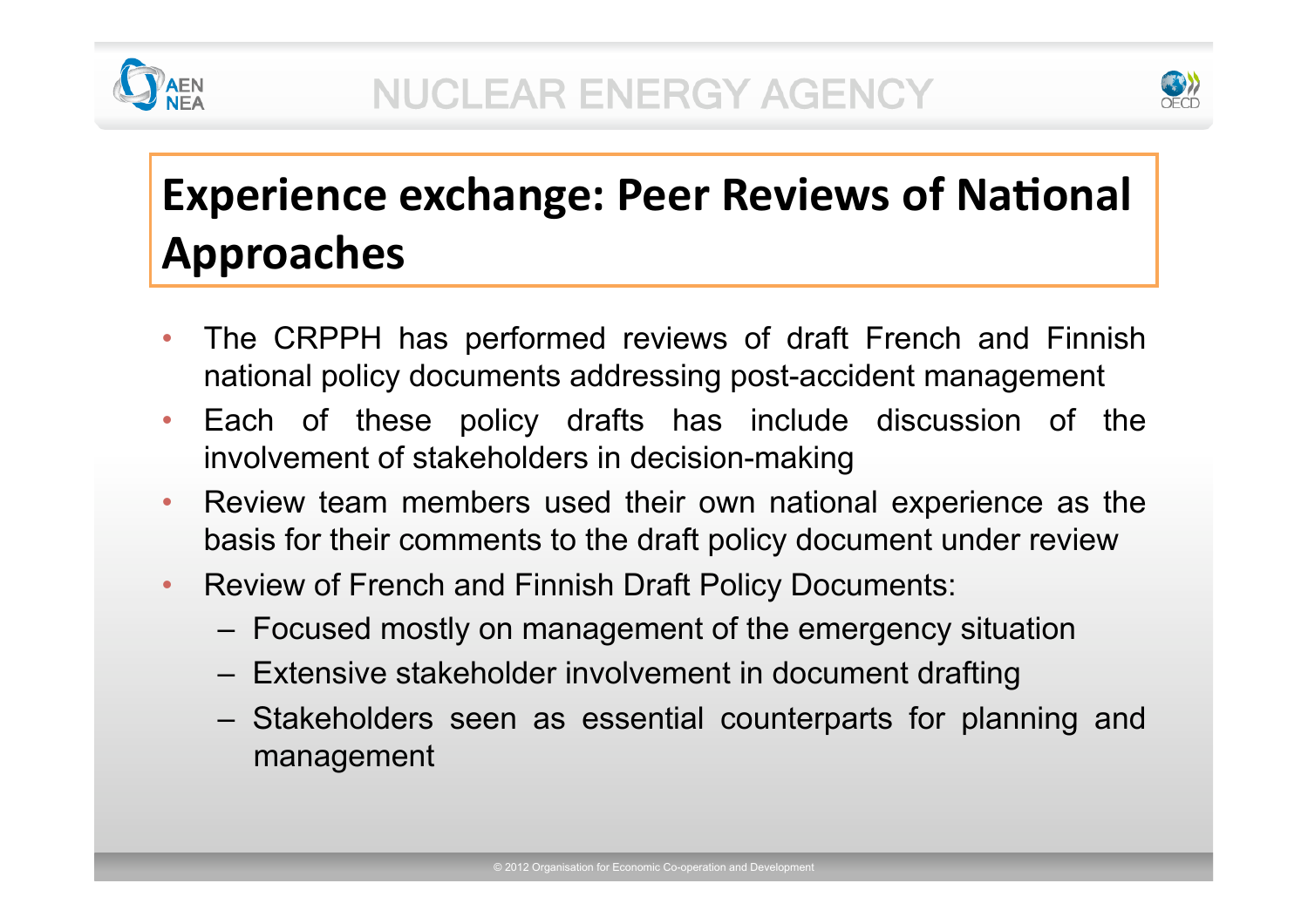



## **EGIRES Report**

#### • **EG on International Recommendations for Emergency Exposure Sit'ns:**

- Investigate issues in, and approaches to, implementation of the new ICRP recommendations and revised BSS in emergency exposure situations.
	- Draft detailed outline for a report on issues in and approaches to implementation
- **Title:** Implementation of ICRP Recommendations Discussion on Optimization in emergency preparedness and response with special focus on reference levels
	- Optimization / Process of stakeholder involvement / More practical issues / Intervention levels- termination of protective actions
	- Supporting Survey: Questions on National Experiences
		- Optimization of Protection
		- Use of Reference Levels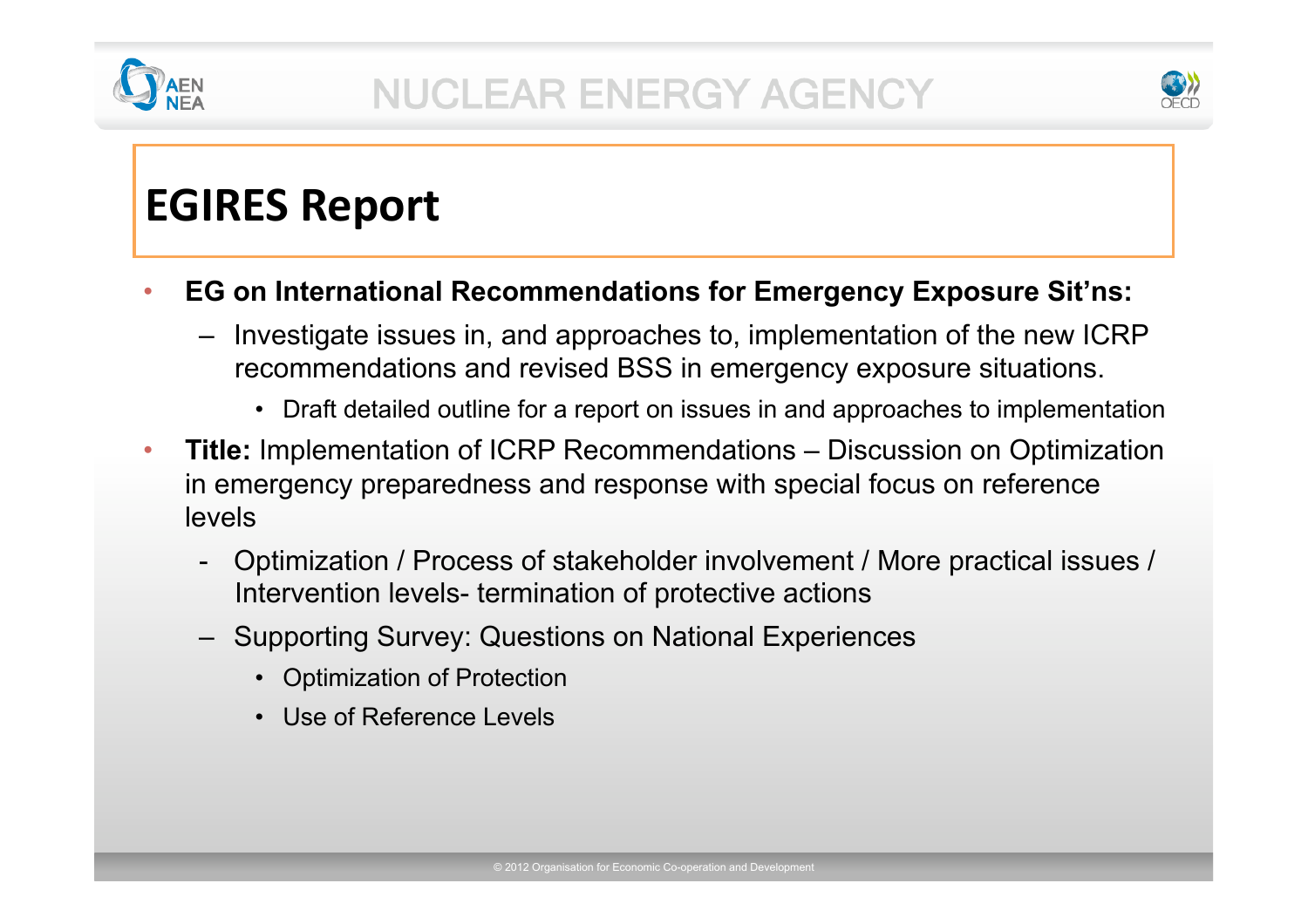



# **Processes for optimization of the protection strategy / Use of Reference Levels**

- General, applicable for emergency and post-emergency
- Major issues
	- Involvement of large group of stakeholders is foreseen (governmental, regional and local authorities, licensees and private sector)
	- Details in guidelines (concerning protective measures / shortterm countermeasures)
	- Guides: emphasize optimization process in recommending and deciding upon protective measures, and comparing residual dose to chosen reference level.
	- However, during an emergency and post-emergency
		- there are many factors effecting decision making and radiation exposure is only one of them (e.g. prevailing circumstances, timing, resources, capabilities, social and ethical factors, financial consequences).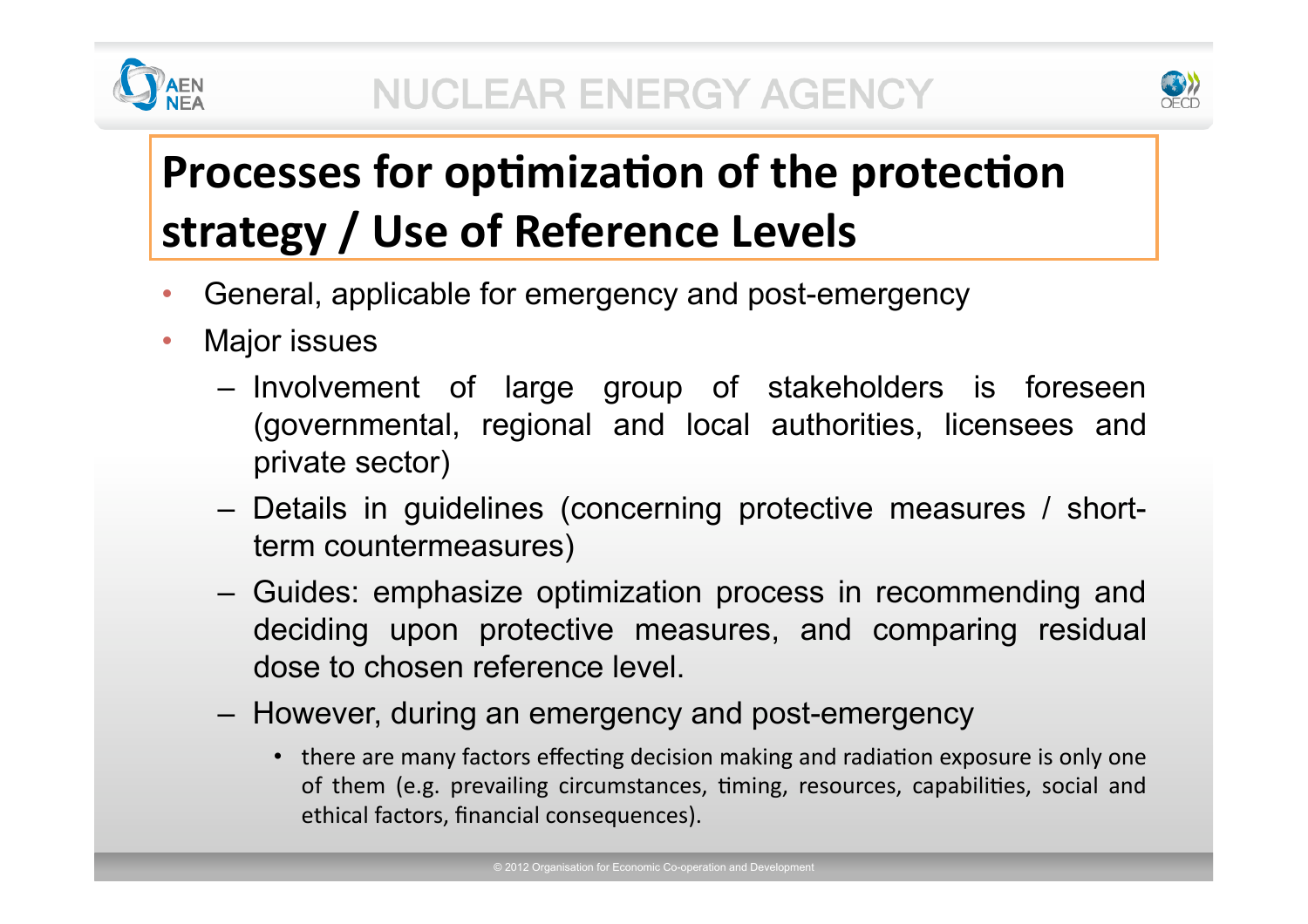



# **INEX 3 Conclusions**

- INEX 3 addressed consequence management following the discovery of large-scale contamination
- "In summary, it appears that most countries who participated in INEX 3 are prepared to address agricultural countermeasures and food restrictions; however, issues that would benefit from further investigation and improvement include decision-making on precautionary actions, the impact of economic considerations on decision-making, the role of stakeholders in the decision-making process, and the link between public acceptance and the implementation and withdrawal of countermeasures."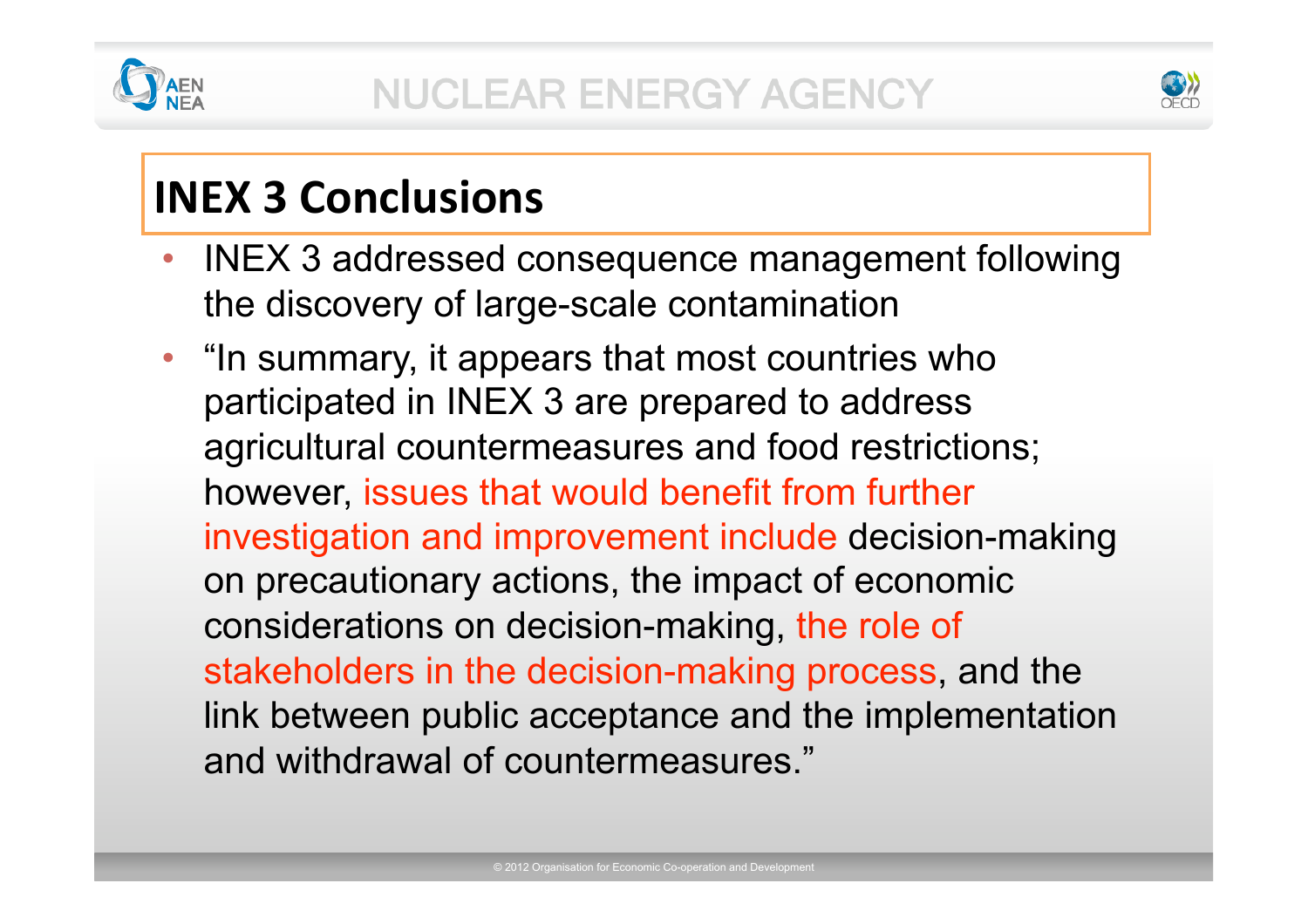



## **2010 Washington Workshop Key Views**

- preparedness for stakeholder involvement should be a top priority;
- stakeholder involvement is not a goal in itself;
- radiation protection professionals are themselves stakeholders;
- it can be difficult for organisations to proactively work with stakeholders;
- use of existing networks and communication systems increases efficiency and enhances interactions;
- incentives for participation enhance stakeholder involvement;
- agreement on rules, procedures and processes is essential for effective stakeholder interactions;
- in some cases, skilled and experienced communications experts are needed;
- a broad spectrum of stakeholders is essential in emergency exercise planning;
- types of stakeholders and their roles will be different during different phases of emergency management, particularly during the recovery and rehabilitation phase;
- an all-hazards approach to emergency management is most efficient.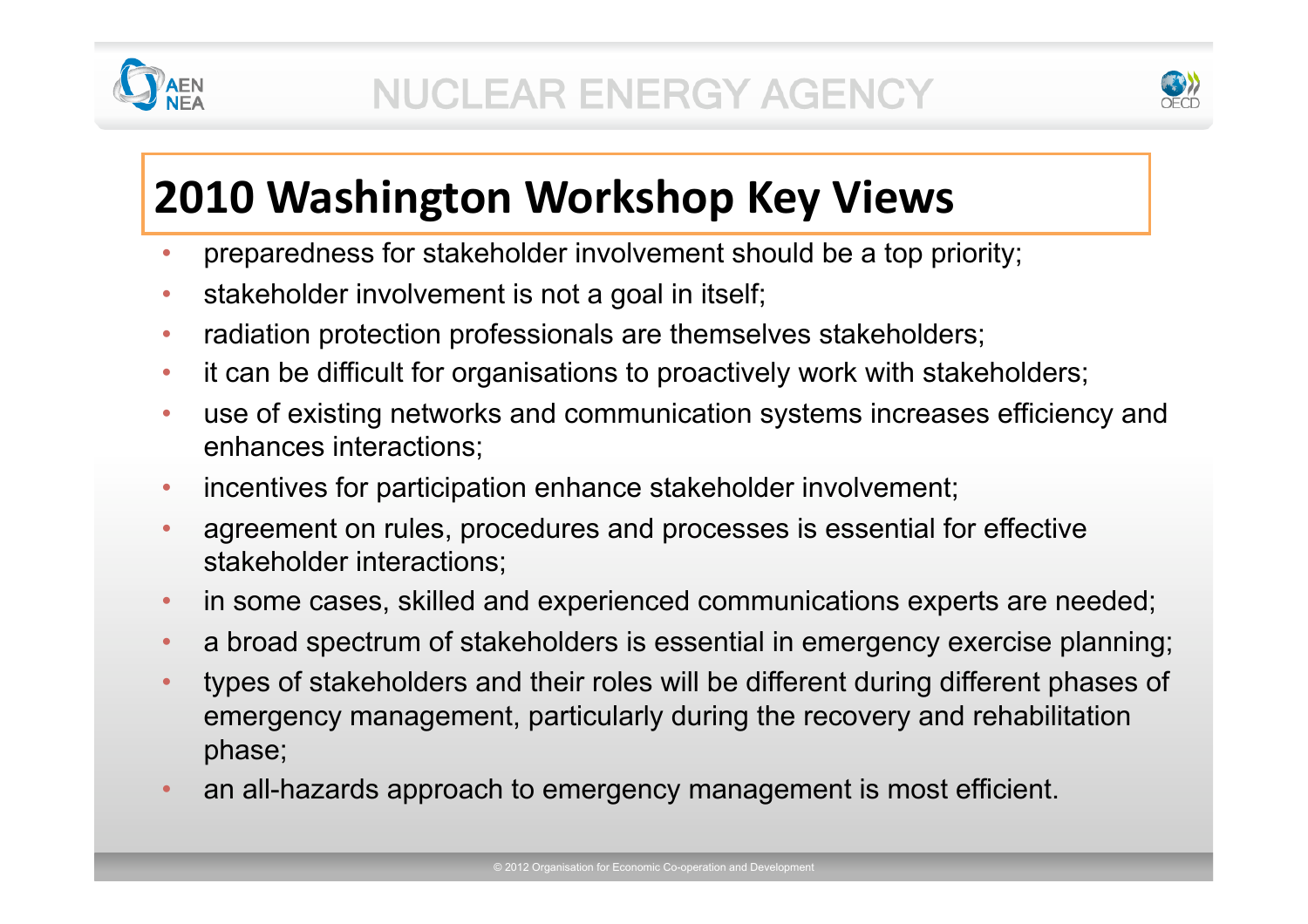



### **INEX-4 Exercise on Consequence Management and the Transition to Recovery**

- **Concept**:
	- a series of issues-driven national tabletop exercises addressing issues in consequence management and the transition to recovery arising from a radiological dispersion device in an urban area
	- Identify good practice and facilitate improvement of national and international arrangements;
- INEX 4 was open to all interested countries and relevant international organisations
- Timeframe: Sep 2010- Nov 2011 (extended due to Fukushima impact)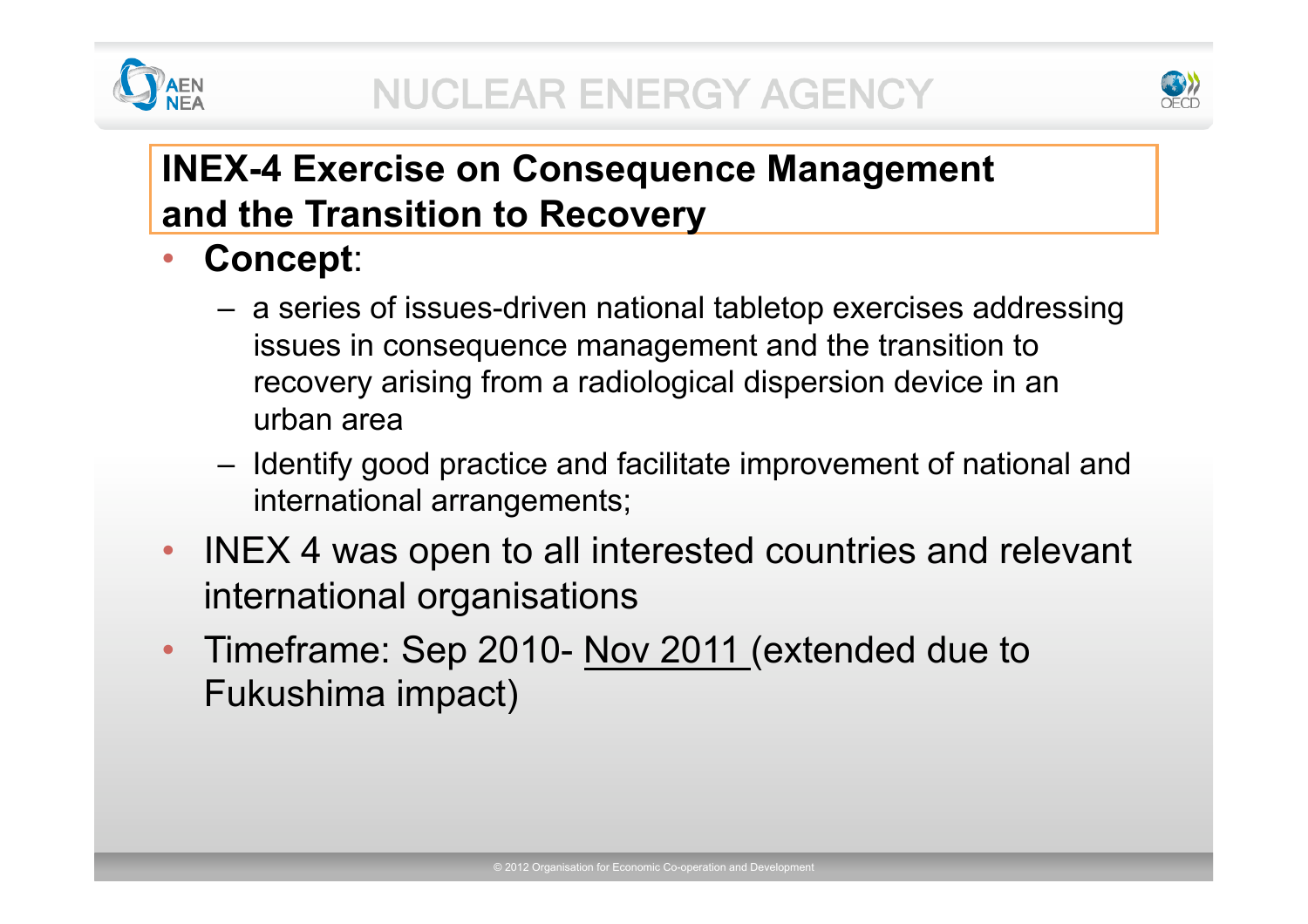



### **Topic Areas and Evaluation**

- Decision-making on protection strategies:
	- Optimisation; implementation and termination of countermeasures; communication and coordination
- Public health, including issues in information, communication;
- Monitoring and assessment, including capability assessment;
- Safety and security of populations and infrastructure
- Planning for recovery, including:
	- clean-up / waste management; stakeholder involvement
- As with previous INEX, evaluation is based on i) national standard questionnaire, and ii) an int'l evaluation workshop.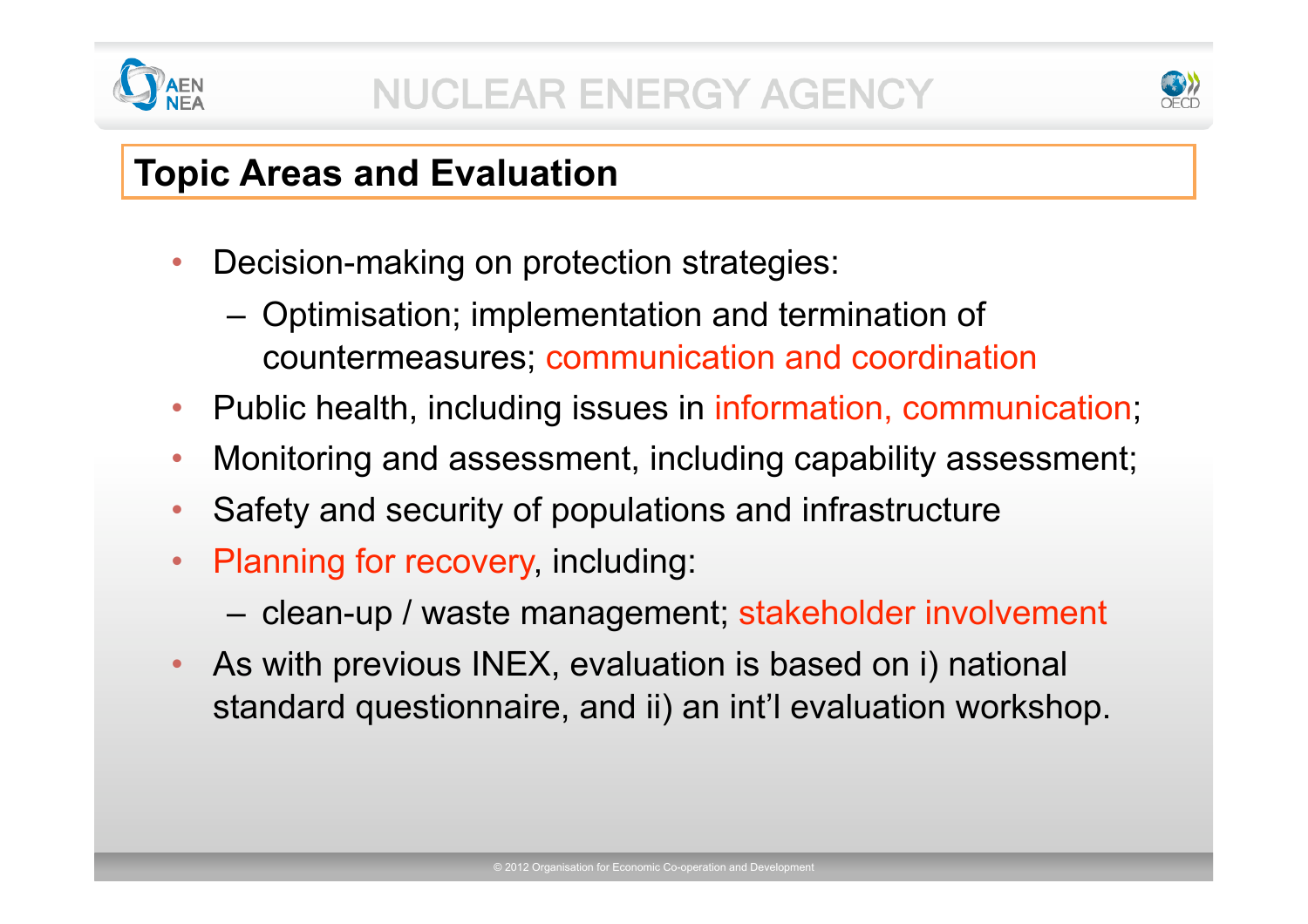



### **INEX-4 Exercise on Consequence Management and the Transition to Recovery**

- Decision making
	- Need for close cooperation and coordination between decision-makers in multiple jurisdictions
	- Public health is the first priority for decision-making.
- Public health and communication
	- Communication strategy is essential
- Monitoring and assessment
	- Stakeholder input on "roadmap"
- Planning for recovery
	- Must involve stakeholders, needs much more thinking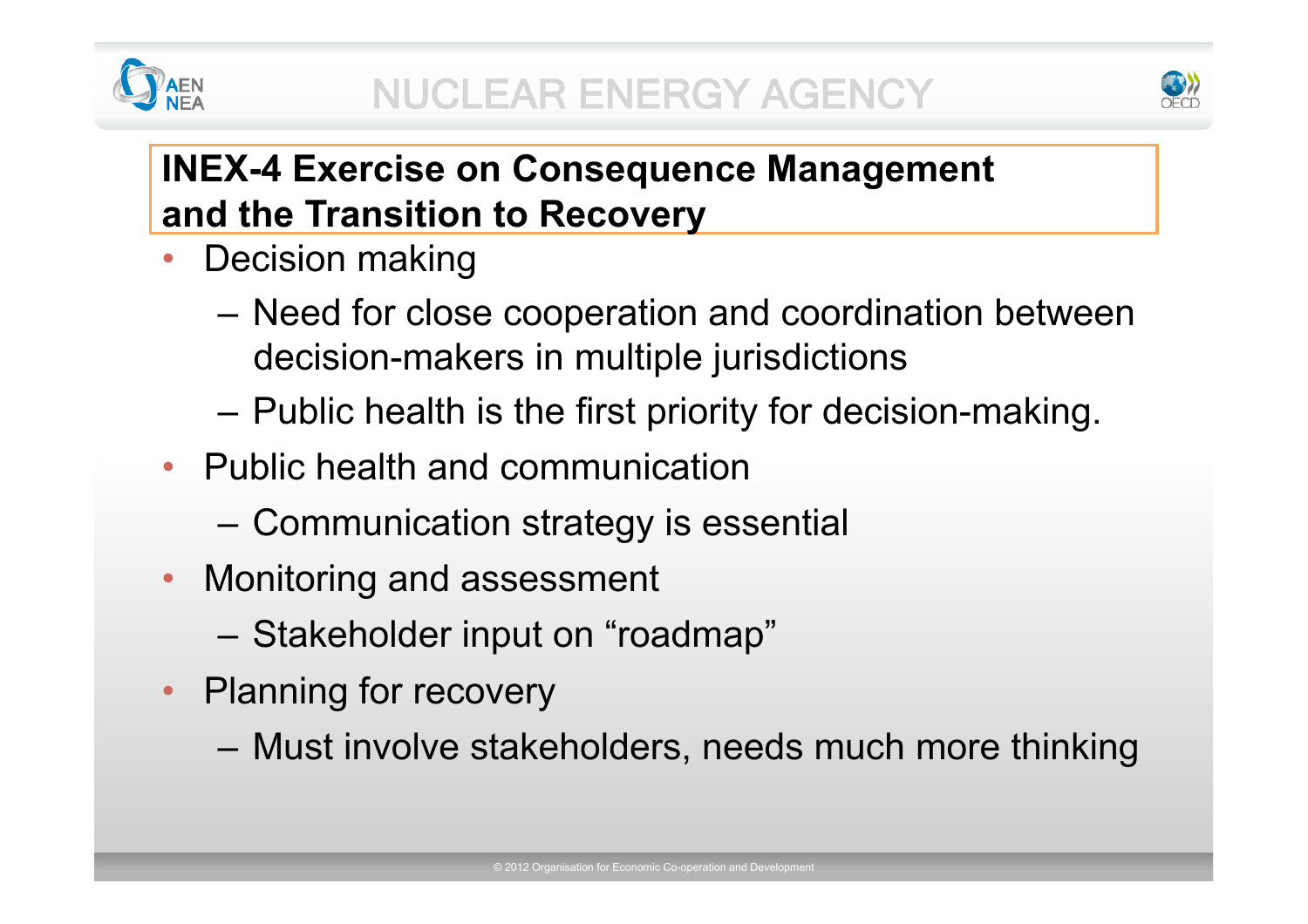



# **Concluding remarks**

- Understanding (and appreciation) of stakeholder involvement by the radiological protection community has evolved significantly since the early 1990s
- It is difficult to involve stakeholders in accident response and recovery planning
- In actual situations, stakeholders become increasingly interested in decision-making involvement over time
- During the later phases, optimisation and ALARA will be increasingly important aspects of decisions, and stakeholders play an increasingly important role
- Stakeholder involvement is essential to build and foster public trust